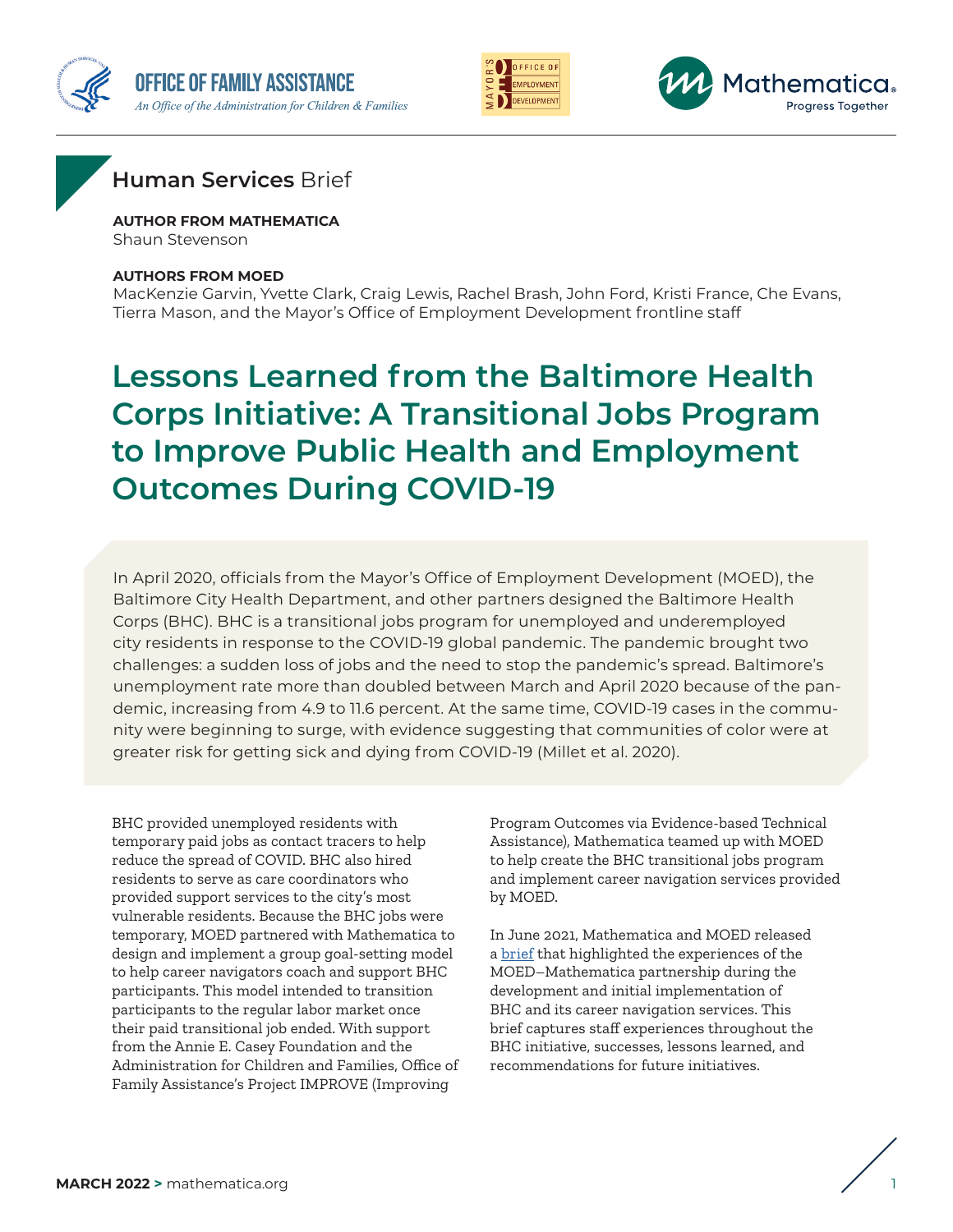#### **Key definitions**

When referencing **frontline staff** in this brief, we are referring to the career navigators, career development facilitators, and business service representatives at the Mayor's Office of Employment Development (MOED).

- ⁄ **Career navigators** worked one-on-one and in groups with Baltimore Health Corps (BHC) participants, who were contact tracers. MOED hired career navigators to support BHC participants throughout the initiative.
- ⁄ **Career development facilitators** (CDFs) helped BHC participants update their resumes and identify potential career interests. CDFs are existing MOED staff.
- ⁄ **Business service representatives** (BSRs) connected BHC participants to career opportunities they were interested in. BSRs are existing MOED staff.

#### **Methodology**

This memo draws on findings from two 90-minute discussions with staff from the Mayor's Office of Employment Development (MOED). The first discussion was with leaders and supervisors within MOED, and the second discussion was with frontline staff within MOED. These staff included career development facilitators and business service representatives. The purpose of these discussions was to learn more about staff's experience during the Baltimore Health Corps initiative and the initiative's key lessons.

## **Key successes from MOED leaders and frontline staff**

**We helped employ 300 people for over a year, and the BHC participants saved lives.**

#### *MOED program leader*

MOED staff succeeded in employing and supporting job seekers during the pandemic. A frontline staff member shared she was most proud that "participants were able to explore a job in a new career field that is rewarding." The BHC initiative launched in June 2020 and ended its pilot phase in December 2021. The initiative employed 335 individuals primarily as contact tracers and care coordinators. The average wage was \$16.83 per hour for contact tracers and \$19.67 per hour for all BHC positions. Positions were originally planned to last eight months, but due to the ongoing pandemic and continued funding, most positions were extended through the end of December 2021. Some BHC positions will continue in 2022 with the support of the American Rescue Plan Act to meet ongoing needs for contact tracing, outbreak investigations, vaccinations, and care coordination. As of December 2021, 212 of the BHC staff remained employed by the BHC initiative, and 133 individuals had departed their positions. Some examples of the full-time positions participants have obtained include an administrative coordinator at the University of Maryland, an administrative assistant at the Social Security Administration, and a community health worker at Baltimore Health Systems.

**I truly believe that the expertise and guidance is providing me with the necessary tools to succeed by achieving my personal, educational, and career goals.**

#### *BHC participant*

The BHC participants shared positive feedback about their experience with their assigned career navigator throughout the initiative. BHC participants enjoyed the Goal4 It! groups and saw them as an opportunity to meet with their peers to talk about their past professional experiences and their personal and professional goals. Participants also valued the group sessions as a way to problem solve challenges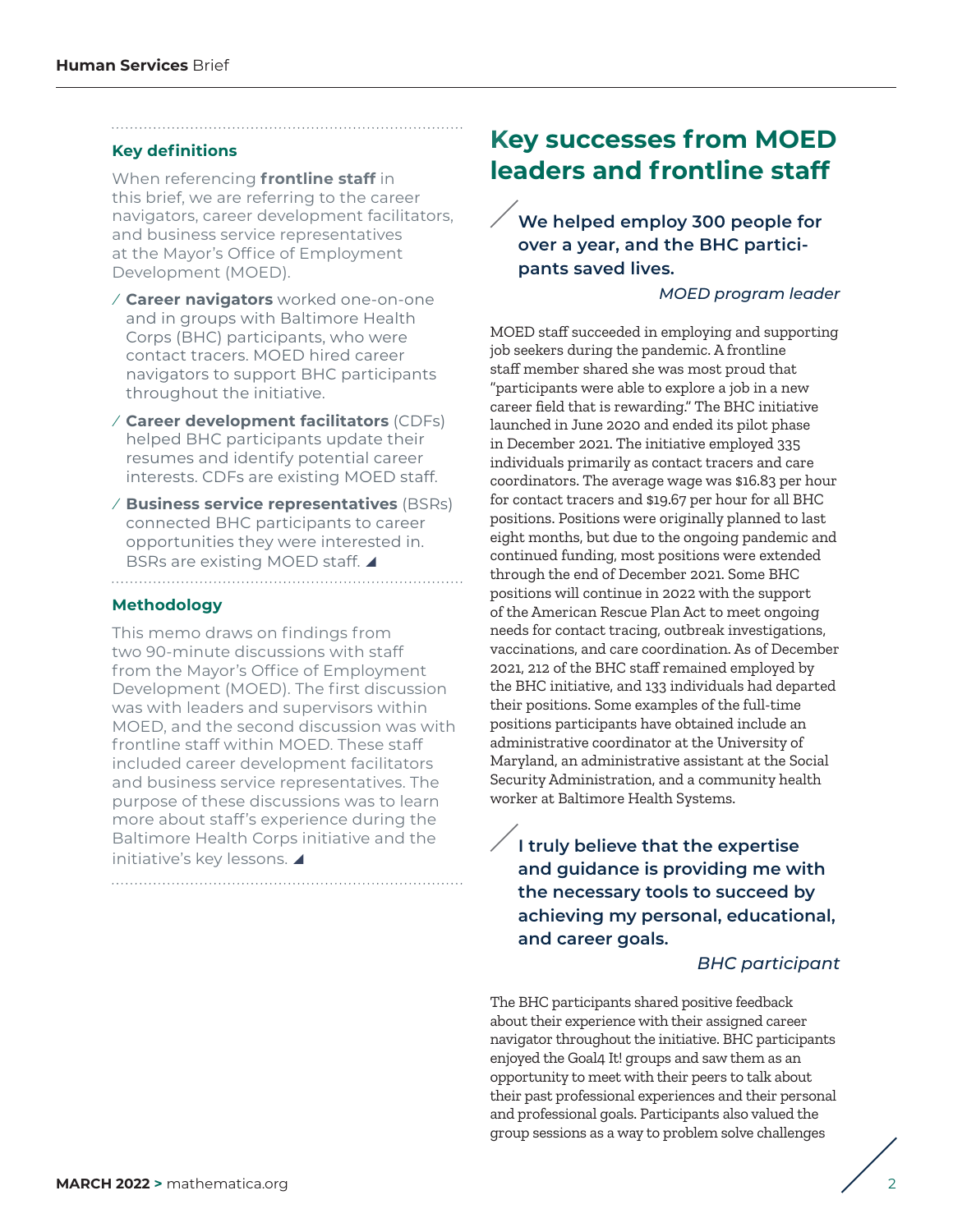they may have been experiencing working as contact tracers or finding full-time employment. BHC participants also reported that they enjoyed the Goal4 It! tools. As one participant noted, "I especially like working with the Stepping Stones for Success I have evaluated and made a self-assessment of each category, which has helped me tremendously." Career navigators built trusting relationships with BHC participants to gather their honest feedback and learn more about their needs. This sharing helped participants feel prepared and excited to find full-time and permanent employment.

### **The ease of communication with all the various components [of the BHC initiative], and the consistent checkins between teams, strengthened our teamwork.**

#### *MOED program leader*

The BHC initiative strengthened communication and relationships among MOED frontline staff. Crossteam communication between business service representatives (BSRs) and career development facilitators (CDFs) was paramount in making the BHC initiative a success. For example, the initiative leadership team created an Employment Transition Team (ETT) to help BHC participants transition from the initiative into full-time work. The ETT comprised of one career navigator, two BSRs, and two CDFs. The ETT met every other week. During each meeting, the team discussed the desired careers and support needs of participants who were nearing the end of their time in the BHC initiative. The ETT reported that meeting as a full team "helped create strong relationships and clear, timely communication among the teams to get participants ready to end their assignments."

The BHC initiative leadership team brought MOED leaders and frontline staff together from across the organization and relied on their perspectives and expertise to inform the initiative's implementation. This team collaborated with Mathematica to strategize the best ways to support the needs of BHC participants. MOED leaders invited frontline staff to share their perspectives related to working with participants, and staff shared that they appreciated being included in the initiative's planning and implementation. Staff throughout MOED played a vital part in making the BHC initiative a success and connecting BHC participants to permanent employment.

**Bringing staff from different levels to the table allowed for there to be buy-in from all levels.**

*MOED frontline staff person*

# **Key lessons learned from MOED leaders and frontline staff**

#### **Creating a workflow of operations before beginning the initiative can help support staff and participants.**

At the start of the BHC initiative, MOED did not have a workflow to support staff in providing services to BHC participants. Staff quickly learned the importance of establishing a participant flow and communication plan. A participant flow outlines when participants will interact with frontline staff, and a communication plan establishes standard procedures to guide communication and collaboration with staff and partners. Staff shared that having these resources in place before an initiative begins helps them be proactive instead of reactive. One of the leaders within MOED shared that the program "could have done a better job of documenting our processes and creating a more structured platform for workflow and steps." Staff across MOED shared the need for a more standardized workflow for new initiatives, to seamlessly and more consistently support participants and staff providing services. MOED staff recognized the importance of reflecting on their experiences to bring what they've learned into new initiatives and to standardize implementation. A MOED leader expressed, "We have gained insights small and large from the BHC initiative that can be applied to other American Rescue Plan Act projects, from the frequency of meetings to needing to check in with partners on changing plans and priorities." Staff agreed and shared, "From experience, we know we can do the work, so transferring to new initiatives should be easier by replicating a more defined process for future initiatives."

#### **Multiple, repetitive data and tracking systems can be time-consuming and tedious.**

During the BHC initiative, frontline staff used approximately five tracking systems. These systems tracked case notes, services provided, and Workforce Innovation and Opportunity Act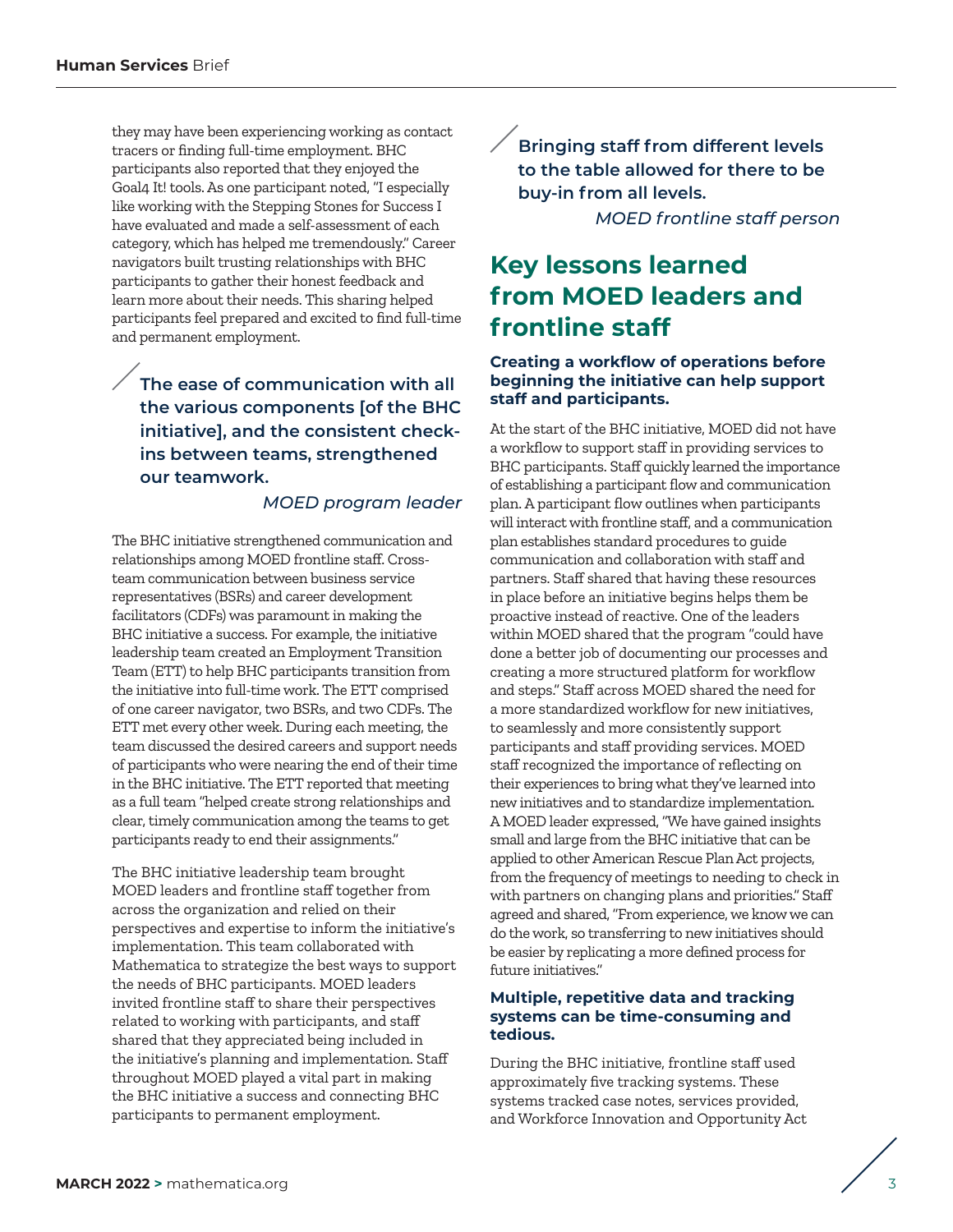(WIOA) registration. They also tracked participants' progress toward getting a job, including their application completion status and their movement from interviews to full-time employment. Frontline staff overwhelmingly expressed the desire for tracking and data systems to exchange information with one another, and that each system should communicate with the primary workforce data system, Maryland Workforce Exchange that staff use daily. "It would have been great to have a database that was cohesive with the Maryland Workforce Exchange system," a staff member reported. Too many data systems can cause staff to spend time entering repetitive information about participants into multiple systems. Reducing the number of data systems and the required data entry in each can help decrease repetitiveness and data entry errors. Streamlining these systems is important, but the ease of using each system is equally important. A frontline staff member shared, "The database we used to screen a candidate was a bit tedious to use." Staff suggested that a single source for data would increase their trust in the system and the accuracy of data in that system.

### **Tapping into staff expertise and experience improves initiative development, operations, and participant outcomes.**

MOED frontline staff have a range of experience within and outside the agency. Many staff have been with the agency for more than five years and have spent much of that time working with participants and connecting them to meaningful opportunities. CDFs and BSRs also shared that to best support new initiatives, they should be included in the planning conversation before an initiative begins. Frontline staff can shed light on existing services in the program and share insights on how to best support participants involved in the initiatives. Including frontline staff from the beginning ultimately benefits participants. Staff shared that this will also support "better integration of staff duties before charging them with additional assignments" and will help implement an initiative within the program.

# **Recommendations for future initiatives**

Now that the BHC initiative has concluded its pilot phase, we identified recommendations for future MOED initiatives and future transitional jobs initiatives within other Temporary Assistance for Needy Families programs. The following recommendations are based on the experiences of the MOED leadership team and MOED's frontline staff:

**Include as many staff as possible in planning and implementing the initiative as early as possible.** Staff from all levels should be part of the initial planning for the initiative. This provides an opportunity for the initiative's leaders to learn more about the roles and responsibilities of frontline staff. In turn, the leadership team driving the initiative can better understand how to use staff expertise and daily experiences to accomplish the initiative's goals. Initiative leadership teams could consider incorporating Learn, Innovate, Improve (LI2), an evidence-driven framework and process for change with staff, to co-create solutions that will support the initiative's goals. In addition, including many staff from different teams and levels within the organization increases the likelihood of staff buy-in for the initiative and their role in it.

#### **Create implementation plans that identify the components, staff responsibilities, and methods for tracking the progress of new initiatives.**

A clear understanding of how the initiative is designed to unfold is helpful before initiatives begin so staff have an idea of where to start and how to best support participants. Often, programs do not have any documentation to support the implementation of new initiatives, and staff are forced to improvise and be reactive. For example, MOED did not previously have communication channels for internal teams to collaborate and support participants, which caused staff to feel overwhelmed by the number of participants. Documenting communication channels through an implementation plan can help staff efficiently complete their work, confidently answer questions, refer participants to the appropriate staff, and increase time spent serving participants. Once implementation has begun, record any changes to inform future initiatives.

**Simplify and minimize data systems.** Clear and concise data systems are imperative to achieving smoother implementation and decreasing staff time spent on repetitive data entry. Ideally, staff would use only one data system to track participants as they move through the organization. If a few data systems are necessary, then those systems should ideally link to one another to consistently track information, decrease repetitive data entry, and improve data quality.